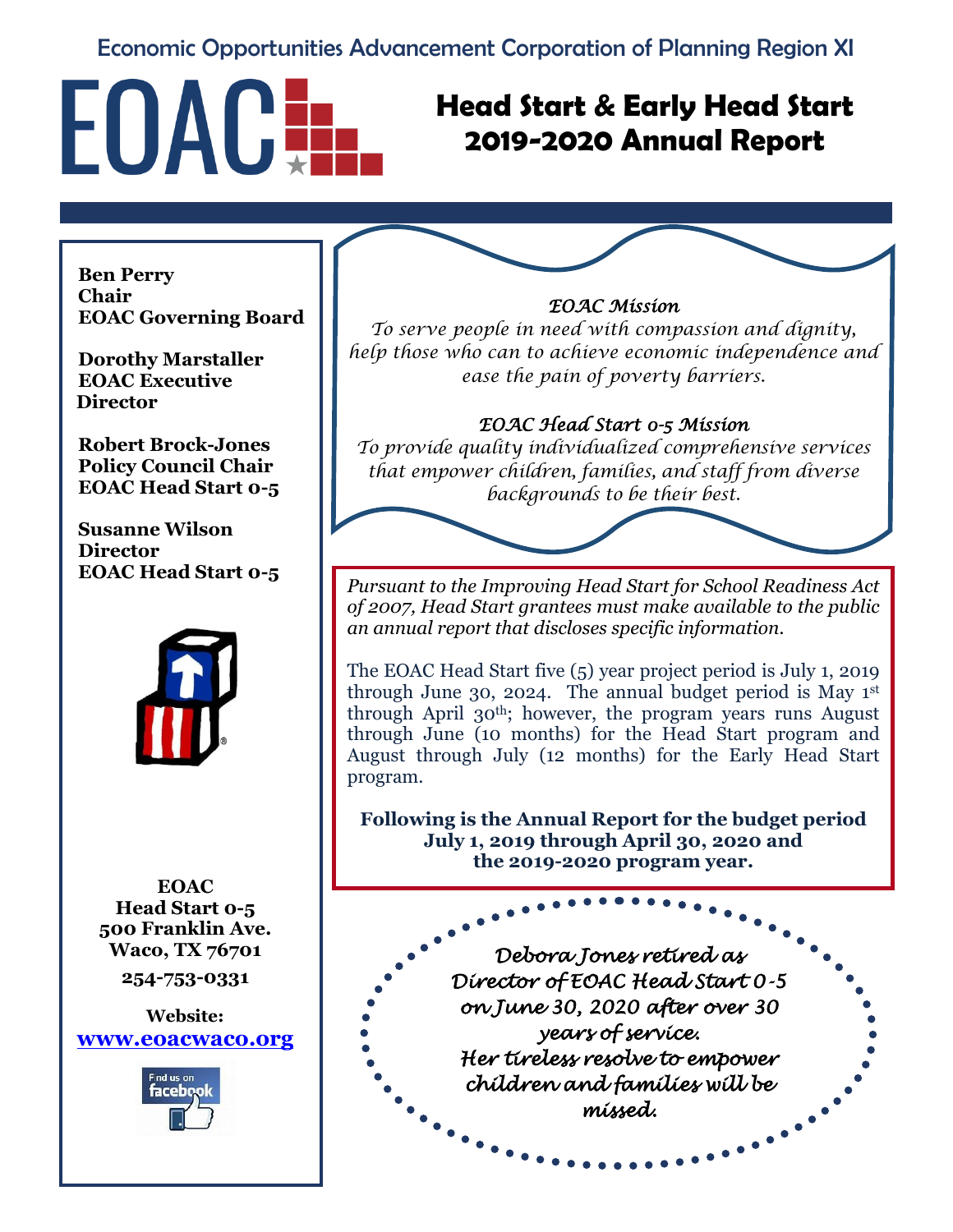## **COVID-19**

In March 2020, EOAC 0-5 shut down to mitigate the spread of COVID-19. Our staff remained in contact with children and families through telephone calls and remote instruction. Due to the continual increase in COVID-19 in the EOAC Head Start service area, the program remained closed for in-person instruction for the remainder of the 2019-2020 program year.

| <b>Centers in</b><br><b>McLennan County</b>                                                                                      | <b>Collaborative Classrooms</b><br>in McLennan County                                       | <b>Centers</b> in<br><b>Falls County</b>                                                                                |
|----------------------------------------------------------------------------------------------------------------------------------|---------------------------------------------------------------------------------------------|-------------------------------------------------------------------------------------------------------------------------|
| <b>CW Ortlip Head Start</b><br>627 N. 25th Street, Waco, TX 76707<br><b>Johnette Hicks Early Head Start</b>                      | <b>EOAC Waco Charter School</b><br>615 N. 25th Street, Waco, TX 76707<br>254-754-8169       | <b>Marlin Early Head Start &amp; Early</b><br><b>Head Start</b><br>1134 N .State Highway 6<br><b>Marlin Texas 76661</b> |
| 510 S. 12th Street, Waco, TX 76706<br><b>Mary Major, Site Manager</b><br>254-754-5641                                            | <b>Harmony Science Academy</b><br>1900 N Valley Mills Dr, Waco, TX<br>76710<br>254-751-7878 | <b>Claudette Mueller, Site Manager</b><br>254-803-9905                                                                  |
| <b>Mart Head Start</b><br>402 S. Main Street, Mart, TX 76664<br><b>Kim Sheehy, Site Manager</b><br>254-876-2071                  | <b>Waco ISD South Waco Elementary</b><br>2104 Gurley Lane, Waco, TX 76706<br>254-753-6802   |                                                                                                                         |
| <b>Moody Head Start</b><br>300 Ave. B, Moody, TX 76557<br><b>Cinda Bradford, Site Manger</b><br>254-853-3165                     | <b>Waco ISD West Ave. Elementary</b><br>1101 N. 15th Street, Waco, TX 76707<br>254-750-3900 |                                                                                                                         |
| <b>Spirit of Love Early Head Start</b><br>2201 N. 18th St. Waco, TX 76708<br><b>Cinda Bradford, Site Manager</b><br>254-235-0051 | <b>Mary Schroeder, Collaboration Site</b><br><b>Manager</b>                                 |                                                                                                                         |
| <b>Thurman E. Dorsey Head Start</b><br>3221 Speight Avenue, Waco, TX<br>76711                                                    |                                                                                             |                                                                                                                         |
| <b>Normie Fornols, Site Manager</b><br>Jaqueline Weaver, Assistant Site<br><b>Manager</b><br>254-753-5324                        |                                                                                             |                                                                                                                         |
| <b>TSTC Head Start</b><br>201 15th Street Bldg. #45-18, Waco,<br><b>TX 76705</b><br><b>Mary Schroeder, Site Manager</b>          |                                                                                             |                                                                                                                         |
| <b>Woodrow Logan Head Start</b><br>3510 Latimer, Waco, TX 76705<br>Linda Jaramillo, Site Manager<br>254-412-0313                 |                                                                                             |                                                                                                                         |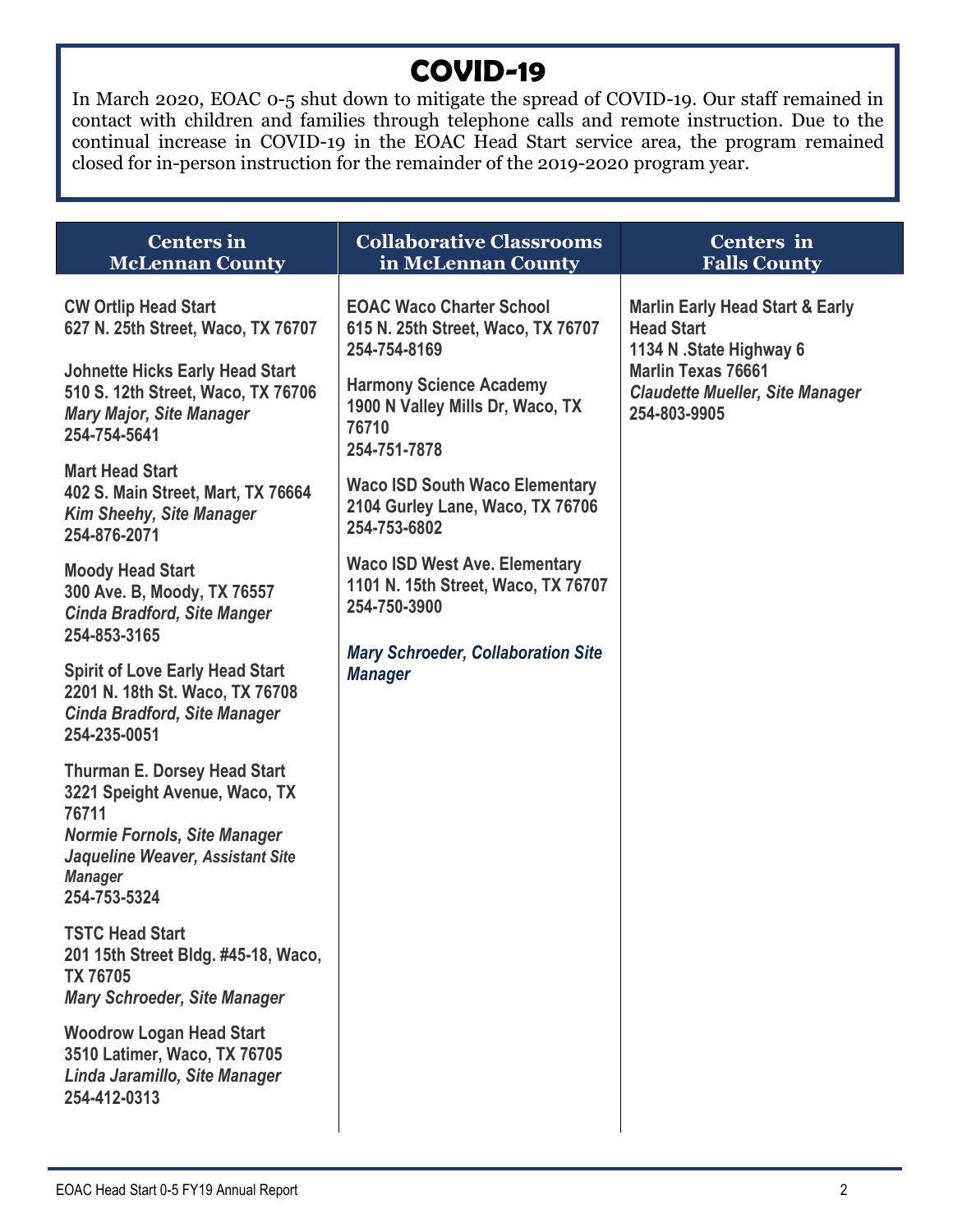# **HEAD START & EARLY HEAD START FUNDING**

| 2019-2020 FEDERAL HEAD START GRANT FUNDING                                                                                                                                                                                                                                                              | <b>FEDERAL GRANT AWARD</b> | <b>EOAC EXPENDITURES</b> |
|---------------------------------------------------------------------------------------------------------------------------------------------------------------------------------------------------------------------------------------------------------------------------------------------------------|----------------------------|--------------------------|
| Personnel-Includes all HS/EHS staff wages                                                                                                                                                                                                                                                               | 4,034,231.00<br>\$         | \$<br>3,983,801.29       |
| Fringe Benefits-Includes benefits for all HS/EHS staff                                                                                                                                                                                                                                                  | \$<br>1,270,451.00         | \$<br>869,289.07         |
| Travel-Includes out-of-area travel costs                                                                                                                                                                                                                                                                | \$<br>31,234.00            | \$<br>13,403.98          |
| <b>Equipment</b>                                                                                                                                                                                                                                                                                        | \$                         | \$                       |
| <b>Supplies-includes all office, classroom, and program supplies</b>                                                                                                                                                                                                                                    | \$<br>312,928.00           | 232,629.53               |
| <b>Contractual-includes all contracted services for the program</b>                                                                                                                                                                                                                                     | \$<br>115,802.00           | \$<br>41,987.90          |
| <b>Facilities/Construction</b>                                                                                                                                                                                                                                                                          | \$                         | \$                       |
| <b>Other</b>                                                                                                                                                                                                                                                                                            | \$<br>732,682.00           | \$<br>852,014.40         |
| <b>Indirect Costs--</b> Includes salary and fringe benefit costs for positions that<br>provide services to all programs within the agency, such as fiscal, HR,<br>agency administration and management. Also includes related operating<br>costs such as required audits, space, phone, utilities, etc. | \$                         | \$                       |
| <b>TOTAL</b>                                                                                                                                                                                                                                                                                            | 6,497,328.00<br>S          | \$5,993,126,17           |
| 2019-2020 FEDERAL HEAD START FUNDING SUMMARY                                                                                                                                                                                                                                                            | <b>FEDERAL GRANT AWARD</b> | <b>EOAC EXPENDITURES</b> |
| <b>Head Start Operations</b>                                                                                                                                                                                                                                                                            | 5,200,813.00<br>\$         | 4,877,549.06<br>\$       |
| Head Start Training & Technical Assistance (TTA)                                                                                                                                                                                                                                                        | \$<br>61,275.00            | \$<br>26,289.49          |
| <b>Early Head Start Operations</b>                                                                                                                                                                                                                                                                      | \$<br>1,207,483.00         | \$<br>1,072,747.12       |
| Early Head Start TTA                                                                                                                                                                                                                                                                                    | \$<br>27,757.00            | \$<br>16,540.50          |
|                                                                                                                                                                                                                                                                                                         | <b>REQUIRED</b>            | <b>EOAC ACTUAL</b>       |
| <b>Non-federal Share</b>                                                                                                                                                                                                                                                                                | \$<br>1,624,332.00         | \$<br>1,535,229.11       |
|                                                                                                                                                                                                                                                                                                         |                            |                          |

|                                                        | <b>TDA APPROVED</b> |    | <b>EOAC EXPENDITURES</b> |
|--------------------------------------------------------|---------------------|----|--------------------------|
| <b>Child and Adult Care Food Program Reimbursement</b> | 764,872.50          | ה. | 480.202.06               |

#### **2020-2021 PROPOSED FEDERAL GRANT FUNDING**

| Personnel                         | \$<br>4,927,240.00 | <b>Head Start Operations</b>                                                                                                                                       | \$<br>6,033,317.00 |  |
|-----------------------------------|--------------------|--------------------------------------------------------------------------------------------------------------------------------------------------------------------|--------------------|--|
| <b>Fringe Benefits</b>            | 1,152,102.00<br>\$ | <b>Head Start TTA</b>                                                                                                                                              | 73,530.00<br>\$    |  |
| <b>Travel</b>                     | 32,452.00<br>\$    | <b>Early Head Start Operations</b>                                                                                                                                 | 2,070,347.00<br>\$ |  |
| Equipment                         | 25,000.00<br>\$    | Early Head Start TTA                                                                                                                                               | 33,309.00<br>\$    |  |
| <b>Supplies</b>                   | 636,623.00<br>\$   |                                                                                                                                                                    |                    |  |
| <b>Contractual</b>                | 215,692.00<br>\$   |                                                                                                                                                                    |                    |  |
| <b>Construction</b>               | \$                 | *Includes change in scope conversion received 9/1/20<br>reducing Head Start funded population to 769 and<br>increasing Early Head Start to 128 for a total of 897. |                    |  |
| <b>Other</b>                      | 1,220,484.00<br>\$ |                                                                                                                                                                    |                    |  |
| <b>Direct Costs</b>               | 8,209,593.00<br>\$ |                                                                                                                                                                    |                    |  |
| <b>Indirect Costs</b>             | 822,595.00<br>\$   |                                                                                                                                                                    |                    |  |
| <b>Total Budget</b>               | 9,032,188.00<br>\$ |                                                                                                                                                                    |                    |  |
| <b>Required Non-Federal Share</b> | 1,949,199.00<br>\$ |                                                                                                                                                                    |                    |  |

The 2019 EOAC Agency Audit report is available for viewing at <https://www.eoacwaco.org/administration/agency-financial-audit-reports/>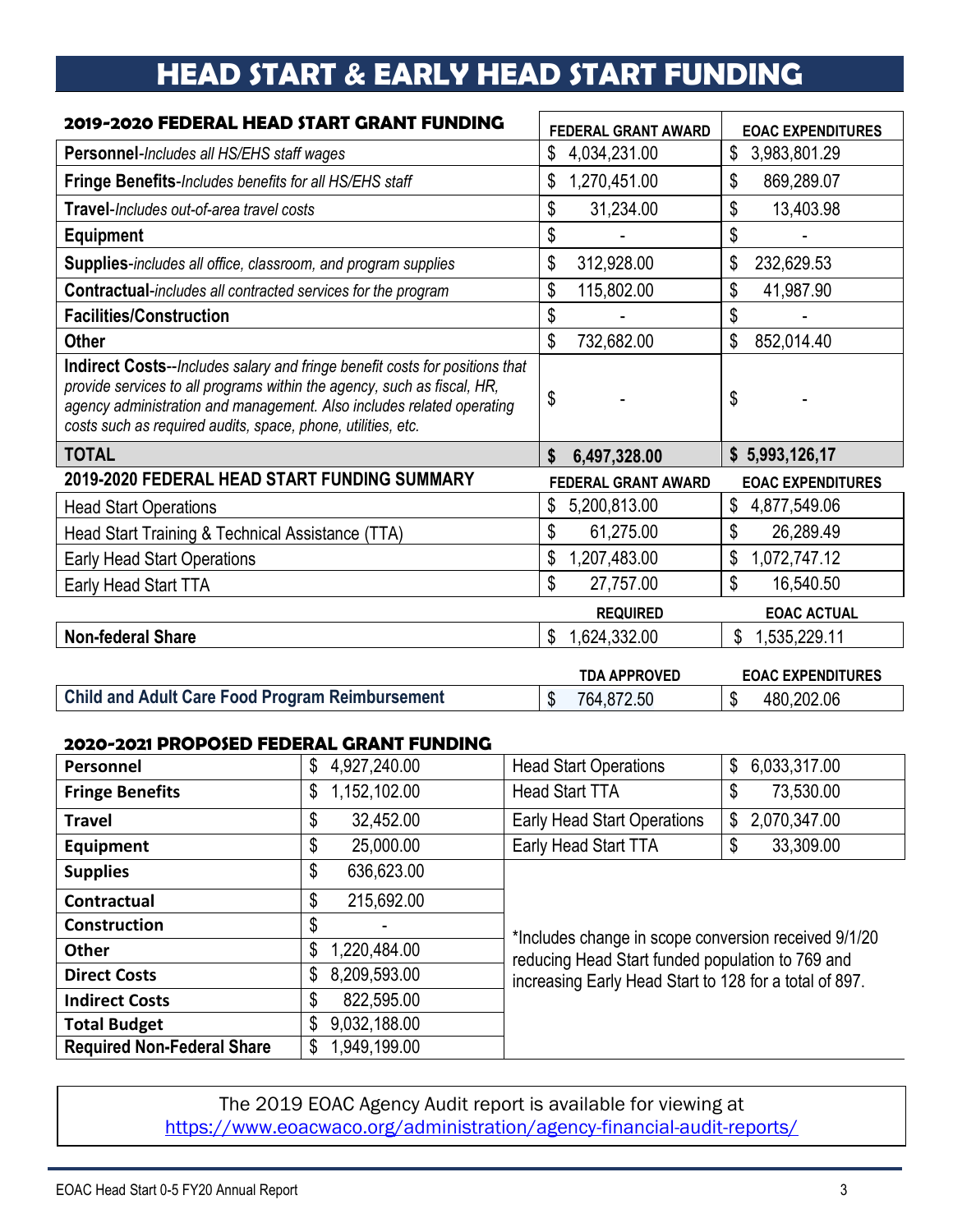## **RESULTS OF MOST RECENT FEDERAL MONITORING REVIEW**

The Administration for Children and Families (ACF) conducted a Focus Area One (FA1) monitoring review from November 4, 2019 to November 8, 2019. The report contains information about the grantee's performance and compliance with the requirements of the Head Start Program Performance Standards (HSPPS) or Public Law 110-134, Improving Head Start for School Readiness Act of 2007. Following is the performance summary:

| <b>Service Area</b>             | Designing Quality Education and Child Development Program Services                                                                                                                                                                                                                                                                                                                                  |
|---------------------------------|-----------------------------------------------------------------------------------------------------------------------------------------------------------------------------------------------------------------------------------------------------------------------------------------------------------------------------------------------------------------------------------------------------|
| <b>Compliance Level</b>         | Area of Concern                                                                                                                                                                                                                                                                                                                                                                                     |
| <b>Applicable Standards</b>     | 1302.91(e)(1)                                                                                                                                                                                                                                                                                                                                                                                       |
| <b>Timeframe for Correction</b> | Follow up with Regional Office for support                                                                                                                                                                                                                                                                                                                                                          |
| <b>Observation</b>              | At the time of the review, 6 out of 29 Early Head Start teachers did not have the required<br>qualifications. The Director stated they were enrolled in courses to obtain their Child<br>Development Associate (CDA) and an associate degree. At the time of the review, the<br>grantee offered professional development for the teachers and had a plan for obtaining the<br>required credentials. |
| <b>Status</b>                   | Finding infant-toddler teachers with the required credential continues to be a struggle for the<br>program. New hires are now required to complete 120 clock hours of CDA training and apply<br>for assessment within 6 months of hire.                                                                                                                                                             |

| <b>Service Area</b>             | Determining, Verifying, and Documenting Eligibility                                                                                                                                                                                                                                                                                                                                          |
|---------------------------------|----------------------------------------------------------------------------------------------------------------------------------------------------------------------------------------------------------------------------------------------------------------------------------------------------------------------------------------------------------------------------------------------|
| <b>Compliance Level</b>         | Opportunity for Continuous Improvement                                                                                                                                                                                                                                                                                                                                                       |
| <b>Applicable Standards</b>     |                                                                                                                                                                                                                                                                                                                                                                                              |
| <b>Timeframe for Correction</b> | Follow up with Regional Office for support                                                                                                                                                                                                                                                                                                                                                   |
| <b>Observation</b>              | At the time of the review, on November 4, 2019, the grantee had 35 Head Start children or 4<br>percent of children receiving services under IDEA. There were 18 children in the referral<br>process. The Director confirmed the program did not meet the required 10 percent<br>requirement and reported being unaware of a necessary timeline to submit a waiver to the<br>Regional Office. |
| <b>Status</b>                   | The former and new Director is now aware of the timeline to apply for a waiver which is mid-<br>program year, if needed. The program has worked on improving its assessment process and<br>strengthening partnerships with LEAS to support acceleration of the referral process.                                                                                                             |

| <b>Service Area</b>             | Developing Effective ERSEA Strategies and Fiscal Infrastructure                                                                                                                                                                                                                                                                                                                                   |
|---------------------------------|---------------------------------------------------------------------------------------------------------------------------------------------------------------------------------------------------------------------------------------------------------------------------------------------------------------------------------------------------------------------------------------------------|
| <b>Compliance Level</b>         | Area of Concern                                                                                                                                                                                                                                                                                                                                                                                   |
| <b>Applicable Standards</b>     | 1302.15(a)                                                                                                                                                                                                                                                                                                                                                                                        |
| <b>Timeframe for Correction</b> | Follow up with Regional Office for support                                                                                                                                                                                                                                                                                                                                                        |
| <b>Observation</b>              | The grantee had vacant slots for over 30 days due to the passing of House Bill 3, which went<br>into effect July 2019, which required public schools to enroll children three-and-four years of<br>age. At the time of the review, the grantee had 47 children who left and went to the public<br>schools. These vacant slots were over 30 days vacant and were near close to the 90-day<br>mark. |
| <b>Status</b>                   | Director applied for conversion of 54 Head Start slots to 16 Early Head Start slots.                                                                                                                                                                                                                                                                                                              |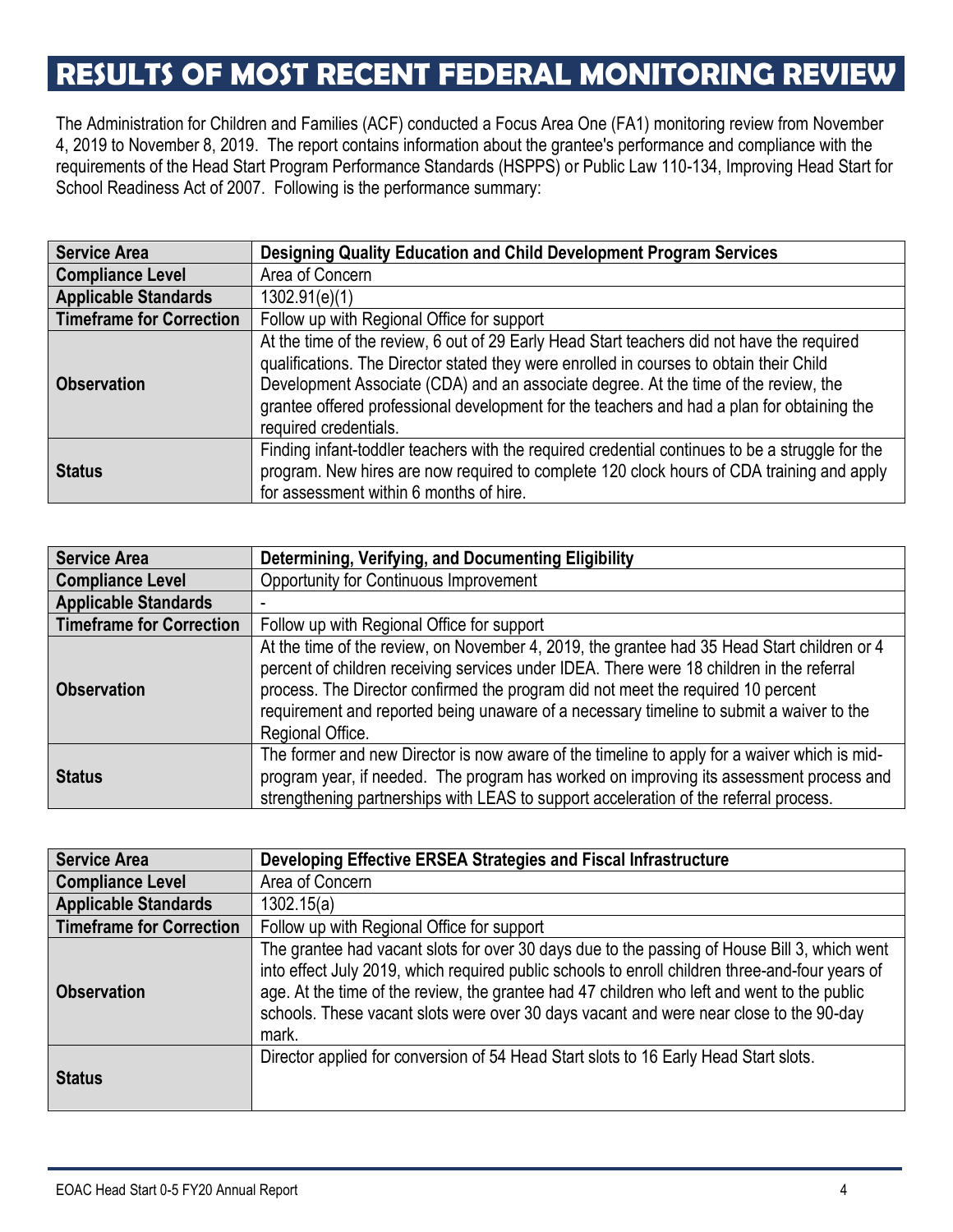## **TOTAL NUMBER OF CHILDREN AND FAMILIES SERVED**

For the 2019-2020 program year, EOAC Head Start 0-5 served 985 families and 1087 children (includes families who left the program during the year). Total federally funded HS/EHS enrollment was 946.

|                                                                                                         |                   | Early             | <b>Combined</b> |
|---------------------------------------------------------------------------------------------------------|-------------------|-------------------|-----------------|
|                                                                                                         | <b>Head Start</b> | <b>Head Start</b> | $0 - 5$         |
| <b>DHHS Funded Slots</b>                                                                                | 823               | 112               | 946             |
| Number of Families Served*                                                                              | 834               | 151               | 985             |
| Number of Children Served*                                                                              | 926               | 161               | 1087            |
| Average Monthly Enrollment (as a percentage of funded enrollment)                                       | 94%               | 106%              | 96%             |
| Percentage of Eligible Children Served<br>income eligible                                               | 88%               | 92%               | 88%             |
| In between 100-130% of federal poverty guidelines                                                       | 8%                |                   | 7%              |
| Over 130% of federal poverty guidelines                                                                 | 4%                | 8%                | 5%              |
| Number of children who left the program during the program year who<br>were enrolled less than 45 days: | 40                | 11                | 51              |

*\*includes families who left the program during the year*



## **PARENT INVOLVEMENT**

#### **Family Services and Parent Engagement Activities**

- Elected positions on center Parent Committees and Policy Council
- Classroom volunteer opportunities
- Parent meetings
- Scholastic Book Fair
- Math Night/Literacy Night
- Participate in Home Visits & parent-teacher conferences at least twice per year
- Help the teacher plan meaningful activities for the children including cultural experiences

#### **Parent Training**

- Ready Rosie Parenting curriculum
- Nutrition Parent Trainings
- Car seat safety
- CPR/First Aid
- School Readiness
- Zoom and tablet training

#### **Education Information Shared with Parents**

- GED/ESL
- College Courses
- Library Cards
- CNA/HVAC license
- Truck driving/Barber License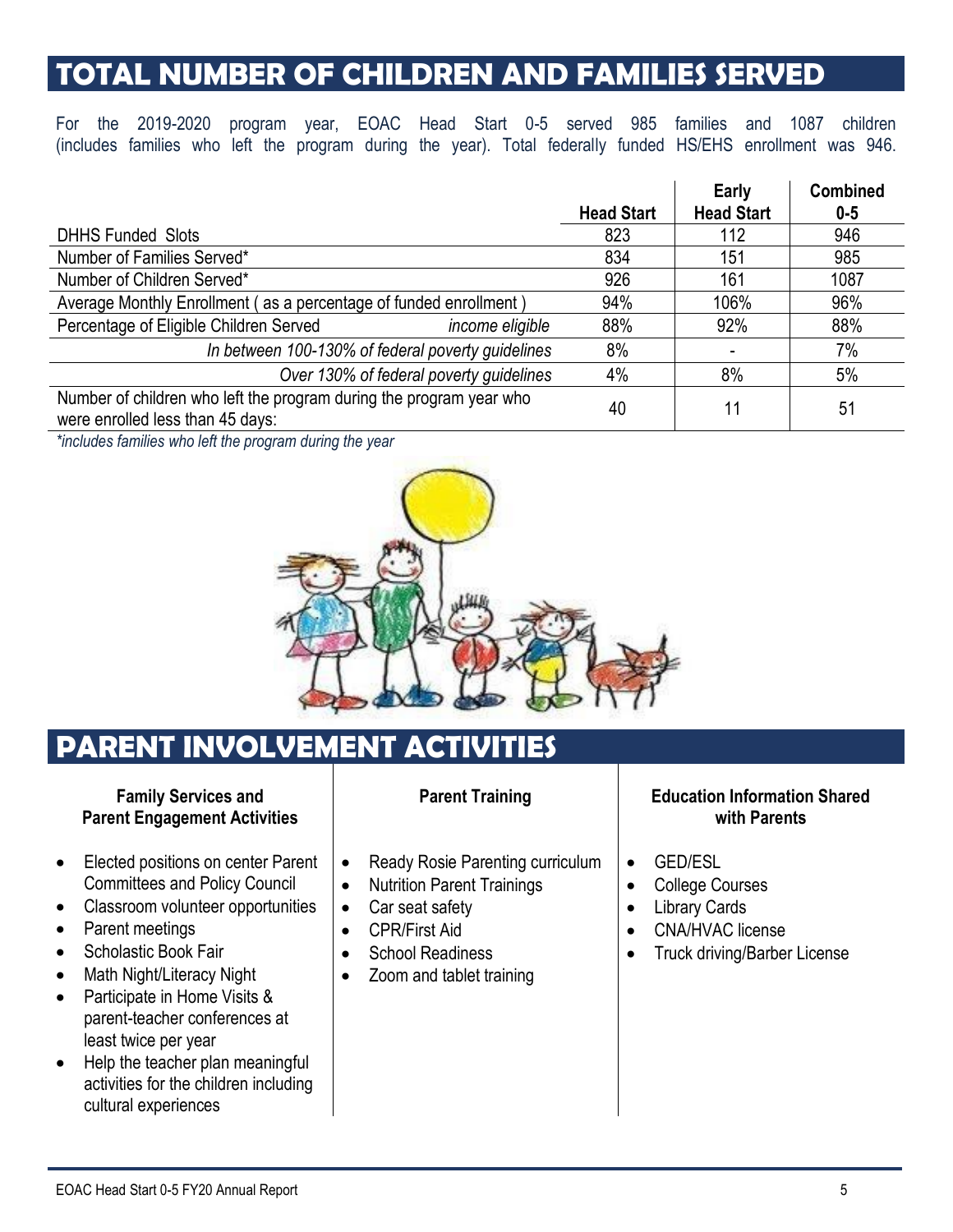## **COMMUNITY COLLABORATIONS & SUPPORT**

EOAC Head Start has been incredibly fortunate to have the opportunity to collaborate with local education agencies including EOAC Waco Charter School, Harmony Science Academy and Waco Independent School District.

Children are dually enrolled in both the school district as well as EOAC Head Start. Teachers from both agencies co-teach each group of children in classrooms inside the school building.

Working together maximizes resources and joins efforts to support the whole child to enter Kindergarten ready to succeed.

EOAC collaborations also include partnerships with local service providers in our communities including:

- Waco Founder Lions Club provide free vision screenings for children,
- Ace Dental and Belmead Children Services supported efforts to provide dental screening and follow up,
- Myer Community Medical Clinic supported our families with free medical & dental checkups,
- The Waco Health Department supported our program with a variety of trainings,
- Community participants in the health & wellness industry participated in our Quarterly Health Advisory Committee meetings including Bosque Valley Children's Services, Care Options for Kids, Hope & Believe, Waco Health Department, and Texas Health Steps
- Baylor Center for Developmental Disabilities Department of Educational Psychology provided individual observations for all classroom, mental health consults to children and teachers who needed extra support, wrote behavior plans for children and provided training for our teachers and site managers
- Local school districts work with us to coordinate services for children with developmental, speech, and physical delays and disabilities.

### **HEALTH SCREENINGS**

- Height and Weight of each child is assessed within 45 days of the child's start date in the program.
- Families are connected to a medical and dental provider to receive health services including vision, hearing, dental and medical screenings within 90 days of the child's start date in the program.

| <b>Medical Exams (Well Child Exams/Physicals)</b>     | # Completed | <b>Total Enrolled</b> | % of Enrolled |
|-------------------------------------------------------|-------------|-----------------------|---------------|
| <b>Head Start</b>                                     | 761         | 926                   | 82%           |
| Early Head Start                                      | 130         | 161                   | 81%           |
| <b>Dental Exams</b>                                   |             |                       |               |
| <b>Head Start</b>                                     | 667         | 926                   | 72%           |
| Early Head Start (children 6 months of age and older) | 116         | 161                   | 72%           |
|                                                       |             |                       |               |

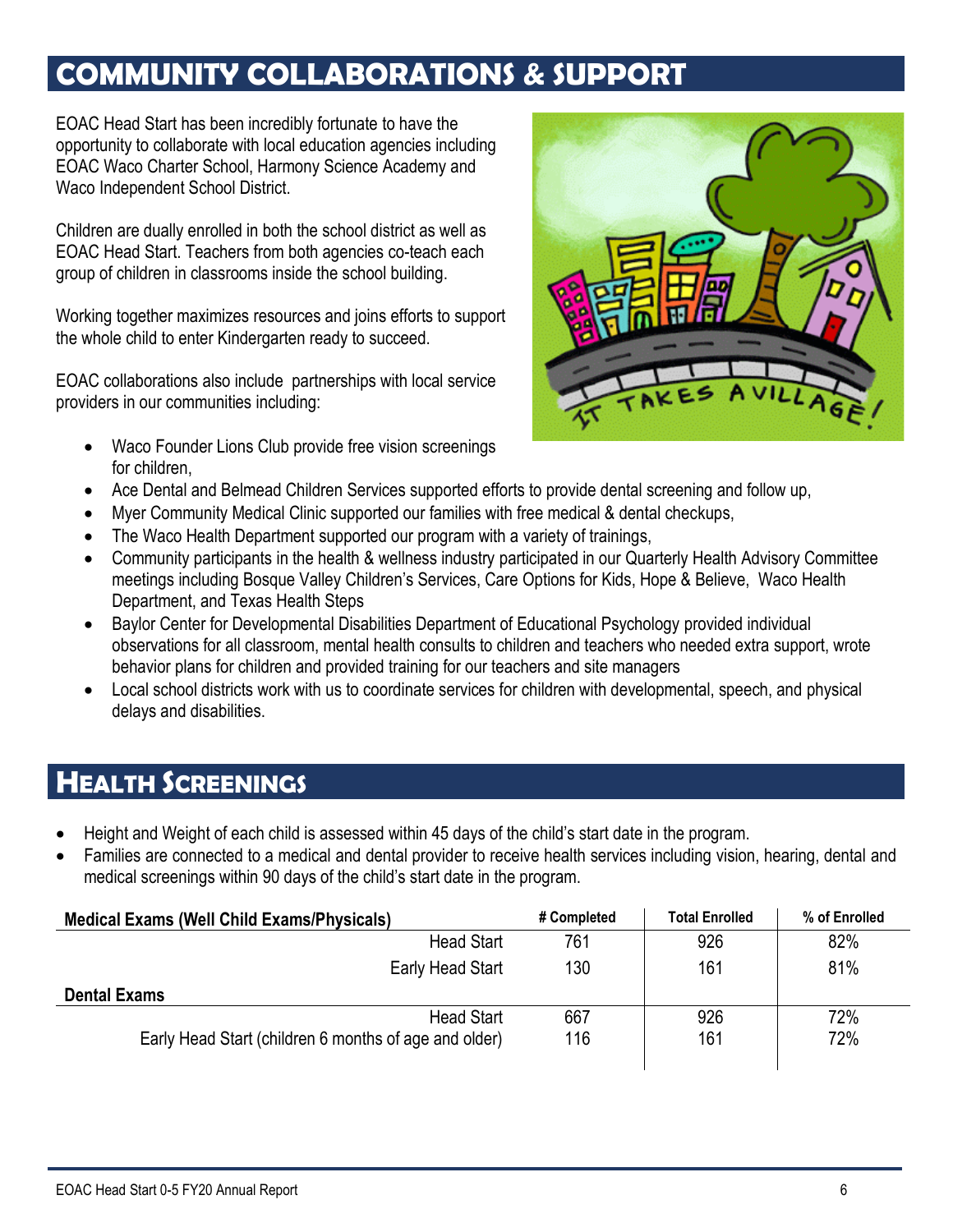# **DEVELOPMENTAL SCREENING AND ASSESSMENT**

#### **EOAC Head Start 0-5 uses research-based tools to screen for developmental concerns and track progress of growth and development.**

### **Screening**

- Developmental screenings completed within 45 days of a child's start date in the program utilizing the Ages and Stages Questionnaire (ASQ3)
- Social-Emotional screenings completed within 45 days of a child's start date in the program utilizing the Parent Evaluation of Development Status (PEDS) tool
- Referrals: If a significant concern is present, children are referred, with parental approval, to the Local Education Agency for further evaluation.

### **Assessment**

Assessment data is used for identifying growth and setting goals for individual children as well as classrooms, planning staff development, and reporting progress to parents & funding sources. Data is also used to monitor progress toward our School Readiness Goals, which are focused goals that our program has established to further enhance the school readiness of children.

### **2019-2020 School Readiness Goals**

Social Emotional Development and Approaches to Learning

- 1. Children will develop trust and emotional security through trusting relationships.
- 2. Children will demonstrate increasing ability to recognize, express, and regulate emotions, attention, and behavior.
- 3. Children will progress in developing a sense of self, independence, and confidence in their abilities.
- 4. Children will develop the ability to express feelings by using words to cooperate and work with others.

Language and Literacy Development

- 1. Children will begin to use oral language for conversation and communication demonstrating receptive and expressive language.
- 2. Children who are dual language learners will demonstrate an increased competency in their home language while increasing proficiency in English.
- 3. ELL children will increase their English proficiency through English literary activities.
- 4. Children will be able to demonstrate knowledge of print and develop the awareness that print conveys meaning.

#### Physical Development and Health

- 1. Children will show increased control of large and small muscles.
- 2. Children will begin to demonstrate healthy and safe habits.

#### Cognition and General Knowledge

1. Children will acquire knowledge of the natural and physical world to problem solve and build relationships.

Approaches to Learning

- 1. Children will develop intrinsic motivation to explore activities with interest and curiosity.
- 2. Children will be persistent, creative, and independent with materials and activities to achieve an outcome.
- 3. Children will develop the ability to express feelings by using words to cooperate and work with others.

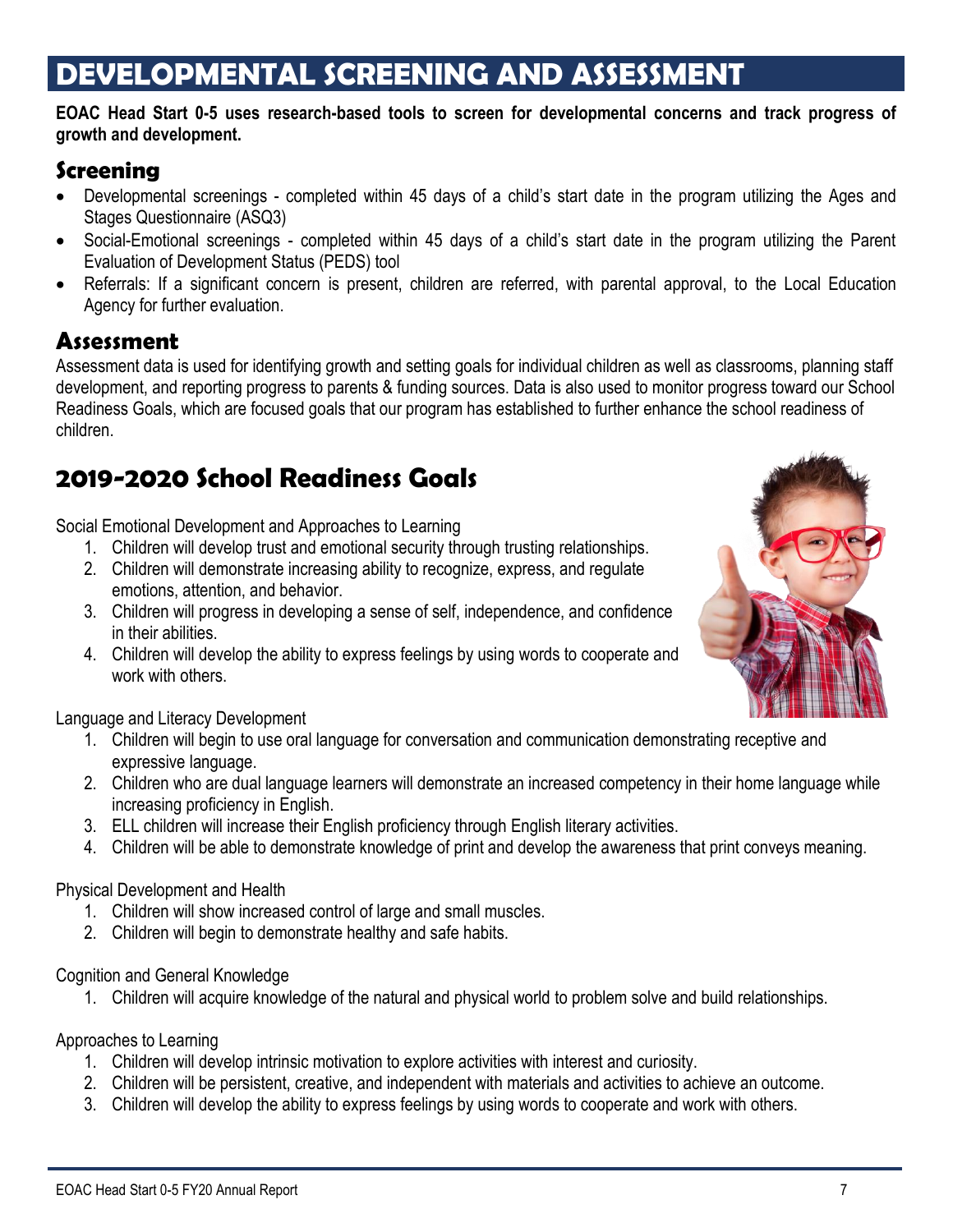## **Head Start (3-5 years old)**

Head Start classrooms use the CLI Engage Progress Monitoring assessment system. This system has three (3) waves each year: beginning of the year (BOY) or fall, middle of the year (MOY) or winter, and end of year (EOY) or spring. CLI Progress Monitoring assesses 15 different research-based measures of key developmental areas. This system allows for direct assessment conducted one-on-one by the teacher with the child in 9 measures and observation-based assessment completed by the teacher based on student observation in 6 measures. For the observation-based assessment, teaching staff document multiple child observations on each child each week.

|                 |                                                |                    | Percentage of Children on Track |               |
|-----------------|------------------------------------------------|--------------------|---------------------------------|---------------|
|                 | <b>CLI Engage</b><br><b>Measures</b>           | Beginning of Year  | Middle of Year                  | End of Year   |
|                 |                                                | (August-September) | (January-February)              | (April-May)   |
|                 | <b>Social Emotional Behavior</b>               | 93%                | 89%                             |               |
| $\overline{2}$  | Approaches to Learning                         | 86%                | 84%                             |               |
| 3               | <b>Speech Production &amp; Sentence Skills</b> | 82%                | 86%                             |               |
| 4               | Letter Naming (4yr olds)                       | 41%                | 63%                             |               |
| 5               | <b>Story Retell</b>                            | 62%                | 72%                             | PROGRAM       |
| 6               | Book & Print Knowledge                         | 88%                | 88%                             | <b>CLOSED</b> |
| 7               | Physical Development & Health                  | 87%                | 88%                             | DUE TO        |
| 8               | <b>Social Studies</b>                          | 84%                | 76%                             | COVID-19      |
| 9               | <b>Counting Sets</b>                           | 44%                | 68%                             |               |
| 10 <sup>1</sup> | <b>Math Overall</b>                            | 72%                | 73%                             |               |
| 11              | Science                                        | 75%                | 89%                             |               |
| $*12$           | <b>Overall Phonological Awareness</b>          | 70%                | 77%                             |               |
| $*13$           | Rapid Vocabulary                               | 65%                | 76%                             |               |
| $*14$           | <b>Early Writing</b>                           | 89%                | 86%                             |               |
| $*15$           | Motivation to Read                             | 96%                | 88%                             |               |

### **2019-2020 Assessment Checkpoints in Head Start**

\*Not aligned w/ ELOF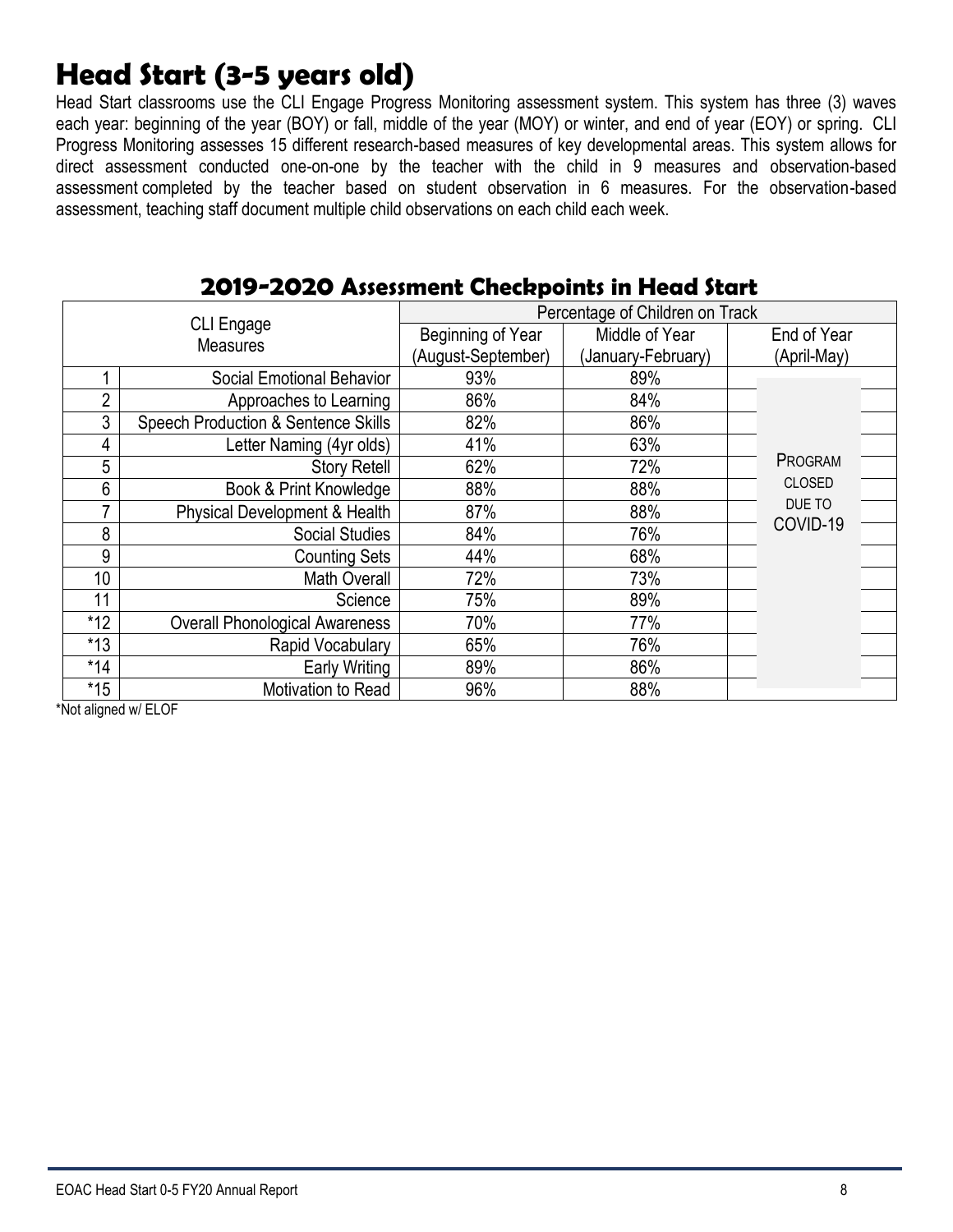### **Early Head Start (Birth – 36 months)**

Early Head Start classrooms use the Teaching Strategies GOLD® assessment system. This system has four (4) checkpoints each year, though the program only used three (3) at this time: beginning of the year (BOY) or fall, middle of the year (MOY) or winter, and end of year (EOY) or spring. This system allows teachers to create individual child profiles identifying what each child knows and scaffolding his/her learning accordingly. Teaching staff document multiple child observations on each child per week, focusing on 23 research-based objectives for development and learning that are grouped into six (6) areas of development. Data are then reviewed and summarized at BOY, MOY and EOY, called checkpoints. Using data from BOY and MOY, the chart shows six (6) areas of development and the percentage of our Early Head Start children (0-36months) that were meeting or exceeding the "widely-held expectations" for those areas.

#### Teaching Strategies Gold Objectives for Learning & Development Percentage Meeting/Exceeding Expectations Beginning of Year (August-September) Middle of Year (January-February) End of Year (April-May) Social Emotional Development 1a Manages feelings | 90% | 86% 1c Takes care of own needs appropriately | 87% | 92% 2a Forms relationships with adults 85% and 91% 2b Responds to emotional cues 86% 85% 3a Balances needs and rights of self & others 85% 85% 3b Solves social problems | 83% | 83% Language & **Literacy** 8a Comprehends language 92% 100% 8b Follow directions 98% 96% 9a Uses an expanding expressive vocabulary | 84% 84% 92% 9c Uses conventional grammar 88% 95% 9d Tells about another time or place 96% 99% 10a Engages in conversations | 12% | 73%<br>Uses social rules of languages | 66% | 83% 10b Uses social rules of languages Physical Development 4 Demonstrates traveling skills 91% 90% 5 Demonstrates balancing skills 92% 85% 6 Demonstrates gross motor manipulative skills | 87% | 92% Cognition, **General** Knowledge & Approaches to Learning 11b Persists | 95% | 85% 11c Solves problems | 81% | 83% 11d Shows curiosity and motivation | 90% | 86% 11e Show flexibility & inventiveness in thinking | 94% 93% 13 Uses classification skills | 96% | 100% 14a Thinks symbolically 89% and 14a Thinks symbolically PROGRAM CLOSED DUE TO COVID-19

### **2019-2020 Assessment Checkpoints in Early Head Start**



14b Engages in sociodramatic play | 90% | 93%